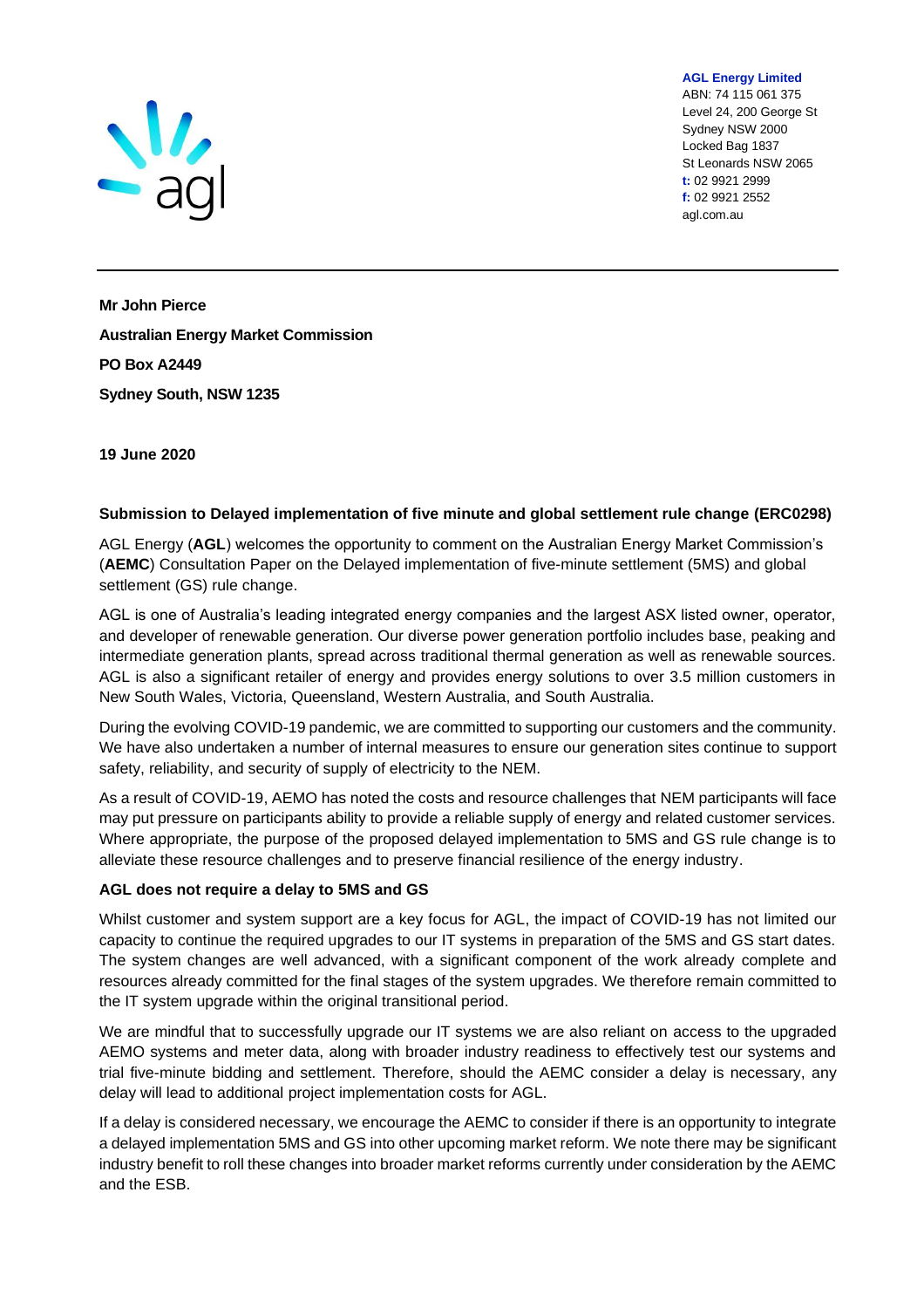

The AEMC should also consider whether a blanket delay for industry is necessary or whether a more targeted delay can be implemented for those obligations that affect resource constrained NEM participants. In particular, we consider the installation of required meters along with the provision of five-minute meter data from meter data providers should not be delayed unless it is absolutely necessary. These requirements form a critical precursor to the completion of 5MS and GS system upgrades for the other NEM participants.

Please find attached our response to the consultation questions.

If you have any queries about this submission, please contact Kyle Auret on (03) 8633 6854 or [KAuret@agl.com.au.](mailto:KAuret@agl.com.au)

Yours sincerely,

Chris Streets

**Senior Manager Wholesale Markets Regulation**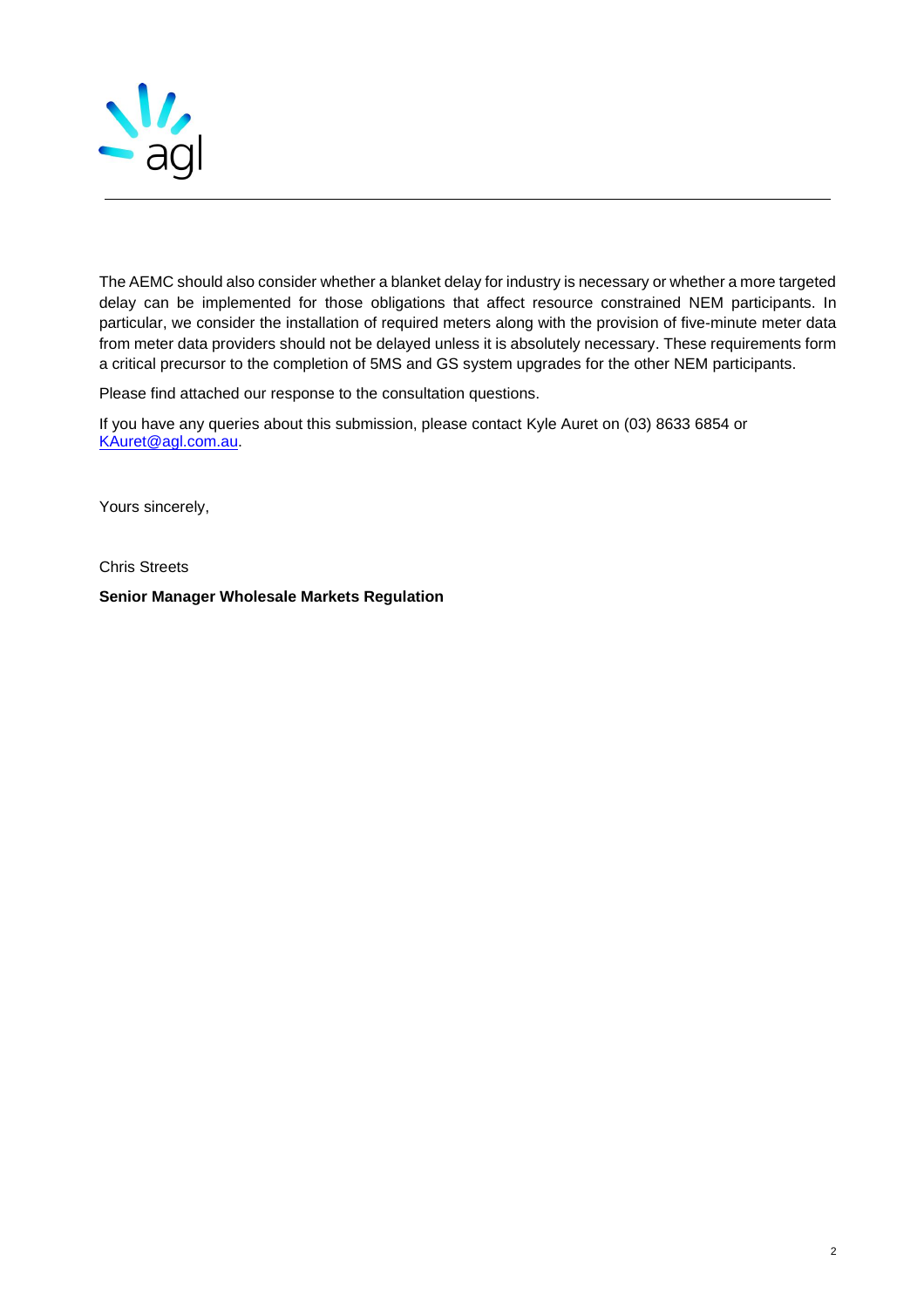

# **ATTACHMENT 1**

## **SUBMITTER DETAILS**

| <b>ORGANISATION: AGL</b>        |                   |
|---------------------------------|-------------------|
| <b>CONTACT NAME:</b> Kyle Auret |                   |
| <b>EMAIL:</b>                   | kauret@agl.com.au |
| <b>PHONE:</b>                   | 03 8633 6854      |

# **CHAPTER 4** – SECTION 4.1 – TIME PERIOD FOR DELAY

## **Question 1 – Time period for delay**

| a) If a delay to the start date of 5MS is necessary, is a<br>12-month delay appropriate? Alternatively, please<br>explain why another time period is preferable and,<br>if applicable, the implications on cash flow and<br>capacity? Would the rules need to commence at the<br>start of a quarter to align with the contract<br>market, or could 5ms commence mid-quarter?<br>What would be the impact of a mid-quarter<br>commencement? | AGL does not require a delay to 5MS due to the impact of COVID on our business. We have already committed<br>significant resources to the IT system upgrades to meet the original 5MS transitional period requirements.<br>If the AEMC decides a delay is required, from a project implementation standpoint, the delay should be longer than<br>6 months. This will ensure we are able to effectively re-allocate our project resources during the additional delay<br>period. However, consistent with the AEMC's reasons in the original rule change, we consider the start date should<br>ideally be at the start of the financial year as this aligns with both wholesale and retail contract rollover. |
|--------------------------------------------------------------------------------------------------------------------------------------------------------------------------------------------------------------------------------------------------------------------------------------------------------------------------------------------------------------------------------------------------------------------------------------------|--------------------------------------------------------------------------------------------------------------------------------------------------------------------------------------------------------------------------------------------------------------------------------------------------------------------------------------------------------------------------------------------------------------------------------------------------------------------------------------------------------------------------------------------------------------------------------------------------------------------------------------------------------------------------------------------------------------|
| b) What is the appropriate date for the<br>commencement of the 'soft' and 'hard' starts for<br>global settlement? Should this be a linear move by<br>the number of months of delay, or should the dates<br>change to another timeframe?                                                                                                                                                                                                    | AGL does not require a delay to the GS start date due to the impact of COVID on our business.                                                                                                                                                                                                                                                                                                                                                                                                                                                                                                                                                                                                                |
|                                                                                                                                                                                                                                                                                                                                                                                                                                            | In the AEMC GS rule change determination, the AEMC determined a soft start period is necessary to provide<br>retailers with time to assess the likely magnitude of UFE payments. This required the implementation of the GS<br>changes to coincide with the start of 5MS.                                                                                                                                                                                                                                                                                                                                                                                                                                    |
|                                                                                                                                                                                                                                                                                                                                                                                                                                            | We consider the AEMC should preserve these implementation features should 5MS be delayed. We consider it<br>remains appropriate that the hard start to GS commences at least 7 months after 5MS commencement. However,                                                                                                                                                                                                                                                                                                                                                                                                                                                                                       |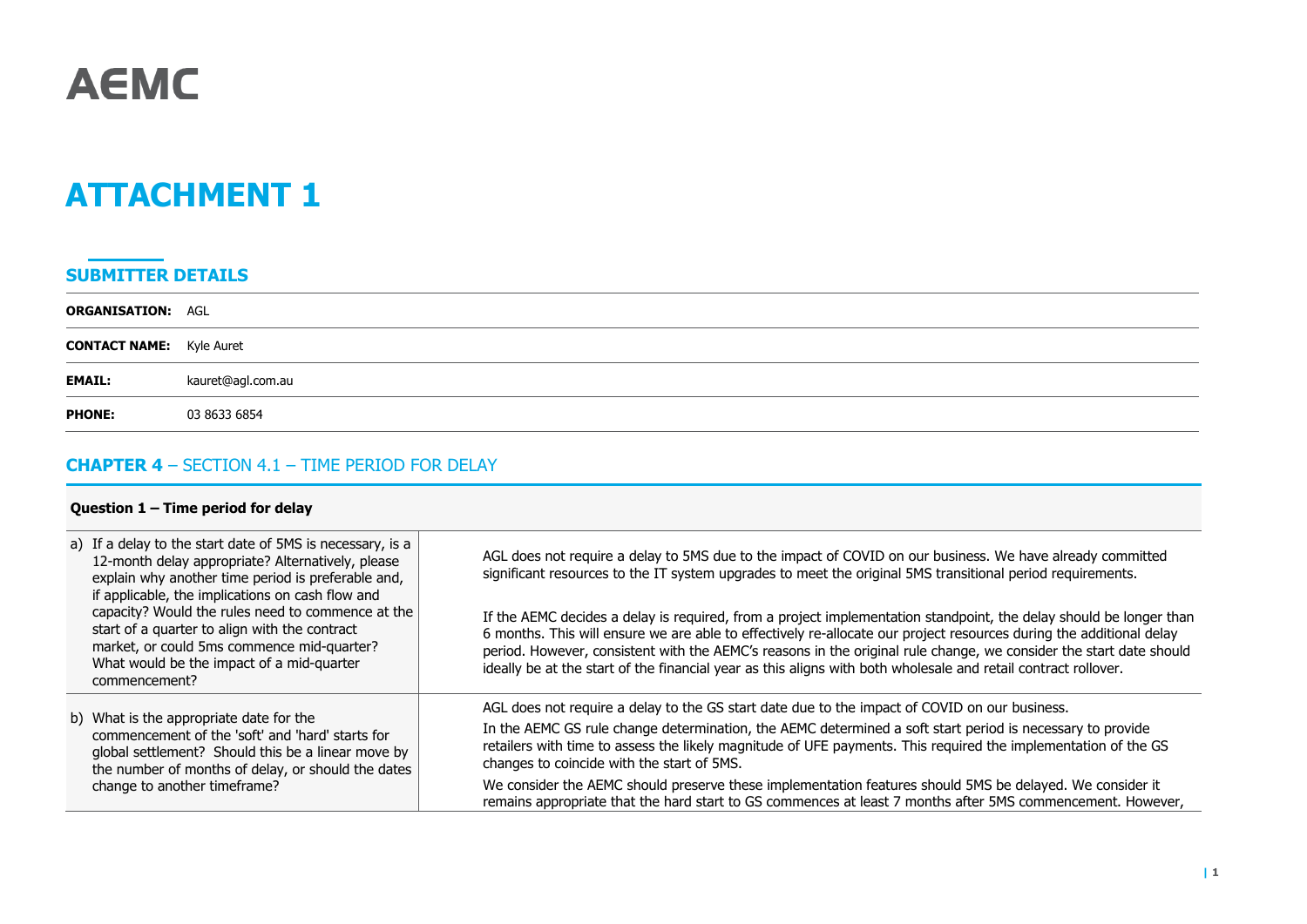#### **Stakeholder feedback**

Delayed implementation of five minute and global settlement 14 May 2020

|                                                                                                                                                                                                                                                                                                                                                                                   | we note below there are benefits to the industry if AEMO can report on unaccounted for energy in each local area<br>without delay.                                                                                                                                                                                                                                                                                                                                                                                                                                                                                                                                                                                                                                                                                                                                                                                                                                                                                                                                                                                                                                                                                                                                                                                                                                                                                                                                                                 |
|-----------------------------------------------------------------------------------------------------------------------------------------------------------------------------------------------------------------------------------------------------------------------------------------------------------------------------------------------------------------------------------|----------------------------------------------------------------------------------------------------------------------------------------------------------------------------------------------------------------------------------------------------------------------------------------------------------------------------------------------------------------------------------------------------------------------------------------------------------------------------------------------------------------------------------------------------------------------------------------------------------------------------------------------------------------------------------------------------------------------------------------------------------------------------------------------------------------------------------------------------------------------------------------------------------------------------------------------------------------------------------------------------------------------------------------------------------------------------------------------------------------------------------------------------------------------------------------------------------------------------------------------------------------------------------------------------------------------------------------------------------------------------------------------------------------------------------------------------------------------------------------------------|
| c) If there is a 12-month delay to the start date of<br>5MS and GS, is it still appropriate that all new and<br>replacement meters (other than 4A) installed after<br>1 December 2018, and type 4A meters<br>installed after 1 December 2019, be required<br>to record and provide 5-minute data by 1<br>December 2022? If not, why and what time period<br>would be appropriate? | Yes, we consider this requirement remains appropriate. Where possible a delay to 5MS and GS, should not impede<br>the implementation of the key meter data requirements or any associated changes that can be implemented<br>without impacting settlements or scheduling.                                                                                                                                                                                                                                                                                                                                                                                                                                                                                                                                                                                                                                                                                                                                                                                                                                                                                                                                                                                                                                                                                                                                                                                                                          |
| d) If global settlement is delayed, by what date should<br>AEMO prepare and publish the first report on<br>unaccounted for energy required under cl 3.15B(a)?                                                                                                                                                                                                                     | We consider the publication of unaccounted for energy (UFE) data should published as soon as is possible. Under cl<br>11.112.5, AEMO is required to publish UFE data from 1 July 2021; at worst, a delay to this requirement should be<br>equivalent to any delay to 5MS. However, if the necessary changes can be implemented for data delivery and<br>settlement calculations, then AGL would support this activity starting as soon as possible. This will provide the<br>industry with a greater lead time to assess the impact of UFE and how to efficiently address UFE within each local<br>area.<br>If a delay to GS occurs, AEMO should commence publication of the UFE reports as soon as is practicable. Currently<br>cl 11.112.3 of the rules requires AEMO to publish the first UFE report (as required under cl 3.15.5B) by 1 March<br>2022. If a delay occurs, we consider it is appropriate to require AEMO to publish the first UFE report 6 months from<br>when AEMO commenced publication of the UFE data.<br>Ideally a delay to GS should not impede AEMO's ability to collate the information necessary to form these reports.<br>We consider there is significant benefit to the industry if these reports are provided in advance of the delayed hard<br>start date of GS. The information will assist participants in tracking how unaccounted energy may change over<br>time. This will then in turn assist the industry to address efficient decreases in UFE over time. |
| e) CI 11.112.6 states that AEMO must make and<br>publish the unaccounted for energy reporting<br>guidelines required under new cl 3.15.5B(d) by 1<br>December 2022. What is the appropriate date for<br>the publication of these reporting guidelines if there<br>is a delay to global settlement?                                                                                | Regarding AEMO's current obligation under cl 11.112.6 to publish the UFE reporting guidelines by 1 December<br>2022, we consider any GS delay should also apply to the consultation of the UFE guideline. To appropriately<br>consult on the UFE reporting requirements, the industry will need time to be sufficiently familiar with UFE data and<br>the information that will facilitate an improved understanding of how to best address UFE. Therefore, AEMO should<br>only finalise the guideline 11 months after the GS hard start date.                                                                                                                                                                                                                                                                                                                                                                                                                                                                                                                                                                                                                                                                                                                                                                                                                                                                                                                                                     |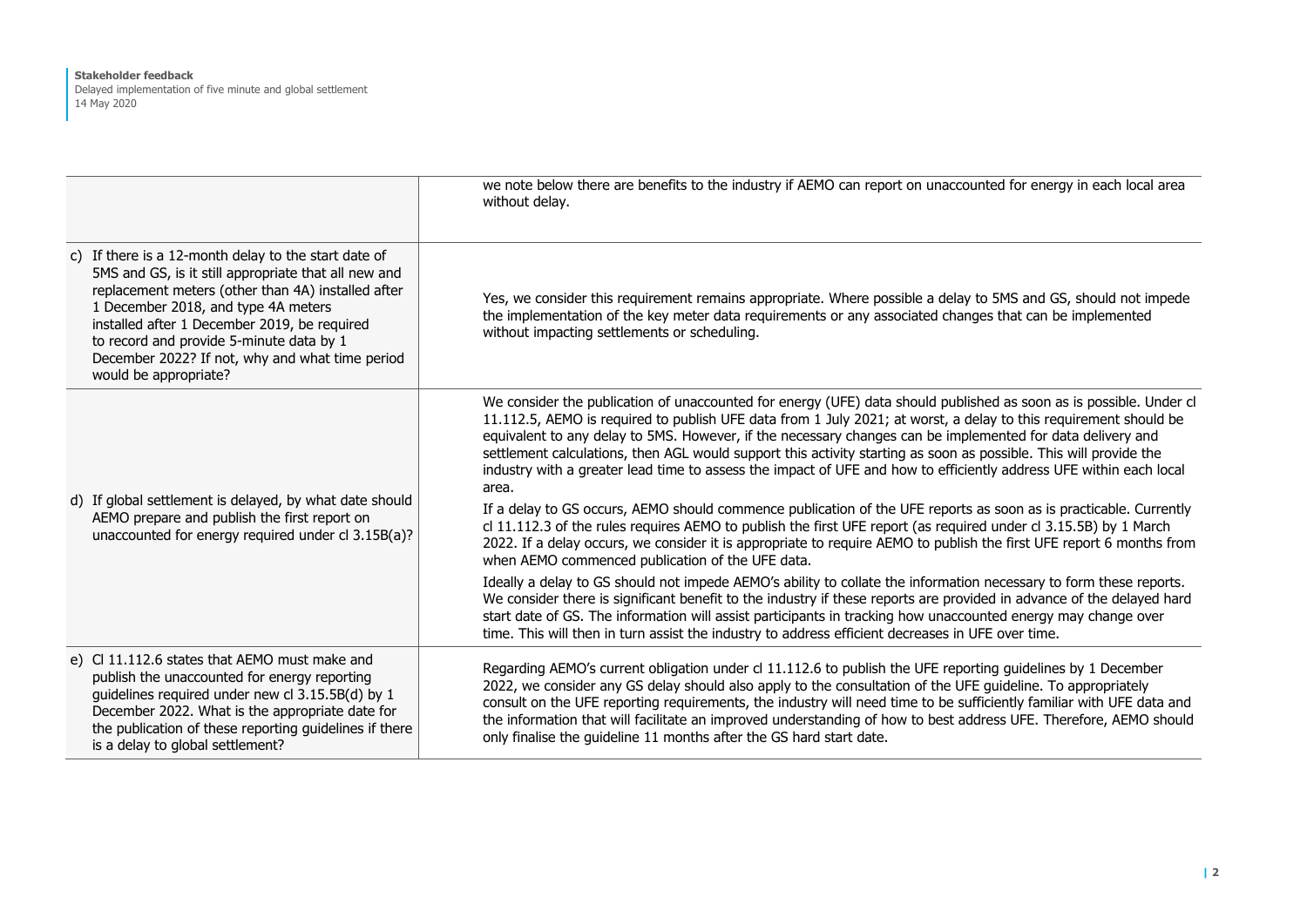# **CHAPTER 4** – SECTION 4.2 – PARTICIPANT COSTS AND CAPACITY

## **Question 2 – Participant costs**

| a) What is the expected impact of COVID-19 on<br>participant cash flows? How material is this impact?<br>How long are these cash flow impacts expected to<br>last?                                                                                                                                                                                                                         | Whilst COVID-19 has impacted AGL, these effects do not constrain our ability to implement the system changes by<br>the original 5MS and GS start dates.                                                                                                                                                                                                                                                                                                                                                                                                                                                                                                                                                                                                                                                                                                                                                                                                                 |
|--------------------------------------------------------------------------------------------------------------------------------------------------------------------------------------------------------------------------------------------------------------------------------------------------------------------------------------------------------------------------------------------|-------------------------------------------------------------------------------------------------------------------------------------------------------------------------------------------------------------------------------------------------------------------------------------------------------------------------------------------------------------------------------------------------------------------------------------------------------------------------------------------------------------------------------------------------------------------------------------------------------------------------------------------------------------------------------------------------------------------------------------------------------------------------------------------------------------------------------------------------------------------------------------------------------------------------------------------------------------------------|
| b) For participants that are required to implement<br>changes to IT systems and procedures for 5MS and<br>GS, how would the proposed 12 month delay<br>impact your implementation costs? Please quantify<br>and provide evidence where possible. Any<br>confidential cost information will be treated as<br>confidential and redacted from submissions<br>published on the AEMC's website. | THIS SECTION CONTAINS CONFIDENTIAL INFORMATION.<br>We have already committed significant resources to upgrade our IT systems and implement new processes and<br>procedures. We remain committed to the IT system upgrade within the original transitional period. However, we<br>are mindful that to successfully upgrade our IT systems we are also reliant on access to AEMO systems and the<br>provision of meter data, along with broader industry readiness to effectively test our systems and trial five-minute<br>bidding and settlement.<br>Given the IT upgrades are already well advanced, any delay will increase our project costs.<br>[Confidential: Confidential information has been omitted for the purposes of section 24 of the<br>Australian Energy Market Commission Establishment Act 2004 (SA) and sections 31 and 48 of the<br><b>National Electricity Law.]</b>                                                                                |
| c) To what extent can additional market testing<br>periods run by AEMO minimise costs associated<br>with the delayed commencement of 5MS and GS?<br>To what extent do participants rely on B2B data<br>flows for 5MS and GS testing?                                                                                                                                                       | Whilst we will need to test our systems with AEMO's systems, we are primarily concerned with broader industry<br>testing through B2B data flows. For this to occur, there will need to be a sufficient number, and variety, of NEM test<br>participants to meaningfully trial our system upgrades in a test environment.<br>At this stage, it is unclear if there will be a sufficient number of NEM participants ready to participate for additional<br>testing periods. In the interests of certainty, we consider it is better to establish when all NEM participants should<br>be ready to trial the system changes through industry testing. Ideally this should occur as soon as possible to<br>mitigate post implementation risks. We will actively seek opportunities to undertake discrete tests of our systems<br>should the opportunity arise, such as the readiness of metering providers and distribution businesses to test our<br>retail system changes. |

## **Question 3 – Participant capacity**